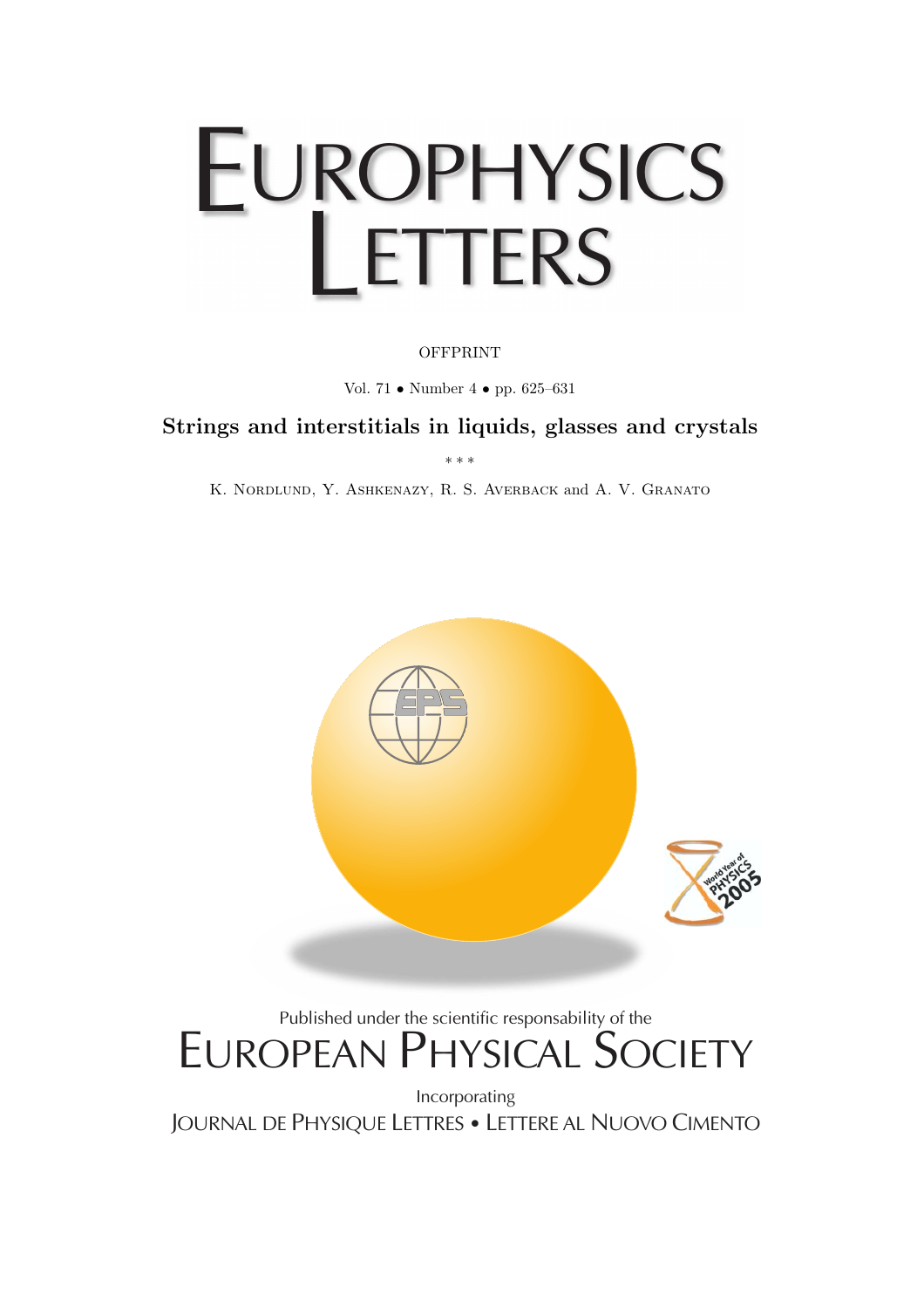|                                                                                                                                                            | EUROPHYSICS<br>LETTERS                                                                                                                                                                                           |
|------------------------------------------------------------------------------------------------------------------------------------------------------------|------------------------------------------------------------------------------------------------------------------------------------------------------------------------------------------------------------------|
| <b>Editor-in-Chief</b>                                                                                                                                     | Taking full advantage of the service on Internet,<br>please choose the fastest connection:                                                                                                                       |
| Prof. Denis Jérome<br>Lab. Physique des Solides - Université Paris-Sud<br>91405 Orsay - France<br>jerome@lps.u-psud.fr                                     | http://www.edpsciences.org<br>http://edpsciences-usa.org<br>http://www.epletters.ch                                                                                                                              |
| <b>Staff Editor: Yoanne Sobieski</b><br>Europhysics Letters, European Physical Society,<br>6 rue des Frères Lumière, BP 2136, 68060 Mulhouse Cedex, France |                                                                                                                                                                                                                  |
| Editorial Director: Angela Oleandri<br><b>Production Editor: Paola Marangon</b>                                                                            | Director of publication: Jean-Marc Quilbé                                                                                                                                                                        |
| Publishers: EDP Sciences S.A., France - Società Italiana di Fisica, Italy                                                                                  |                                                                                                                                                                                                                  |
| several sections of the physics community.                                                                                                                 | Europhysics Letters aims to publish short papers containing non-trivial new results, ideas, concepts,<br>experimental methods, theoretical treatments, etc. which are of broad interest and importance to one or |
| international readership.                                                                                                                                  | Europhysics letters provides a platform for scientists from all over the world to offer their results to an                                                                                                      |
| <b>Subscription 2005</b>                                                                                                                                   |                                                                                                                                                                                                                  |
| 24 issues - Vol. 69-72 (6 issues per vol.)                                                                                                                 | Institution/Library:                                                                                                                                                                                             |
| ISSN: 0295-5075 - ISSN electronic: 1286-4854                                                                                                               |                                                                                                                                                                                                                  |
| $\bullet$ France & EU<br>1795€<br>(VAT included)                                                                                                           | Name:                                                                                                                                                                                                            |
| • Rest of the World<br>1795€<br>$\Box$<br>(without VAT)                                                                                                    | Position:<br>Address:                                                                                                                                                                                            |
|                                                                                                                                                            |                                                                                                                                                                                                                  |
| Payment:<br>□ Check enclosed payable to EDP Sciences                                                                                                       |                                                                                                                                                                                                                  |
|                                                                                                                                                            | ZIP-Code:                                                                                                                                                                                                        |
| $\Box$ Please send me a pro forma invoice                                                                                                                  | $City: \ldots \ldots \ldots \ldots \ldots \ldots \ldots \ldots$                                                                                                                                                  |
| Credit card:                                                                                                                                               |                                                                                                                                                                                                                  |
| □ Visa □ Mastercard □ American Express                                                                                                                     | E-mail:                                                                                                                                                                                                          |
| Valid until: $\Box$<br>1                   <u>                 </u><br>Card No:                                                                            |                                                                                                                                                                                                                  |
| $\Box$ Please send me a free sample copy                                                                                                                   | Signature:                                                                                                                                                                                                       |

17 av. du Hoggar • B.P. 112 • 91944 Les Ulis Cedex A • France Tel. 33 (0)1 69 18 75 75 Fax 33 (0)1 69 86 06 78 subscribers@edpsciences.org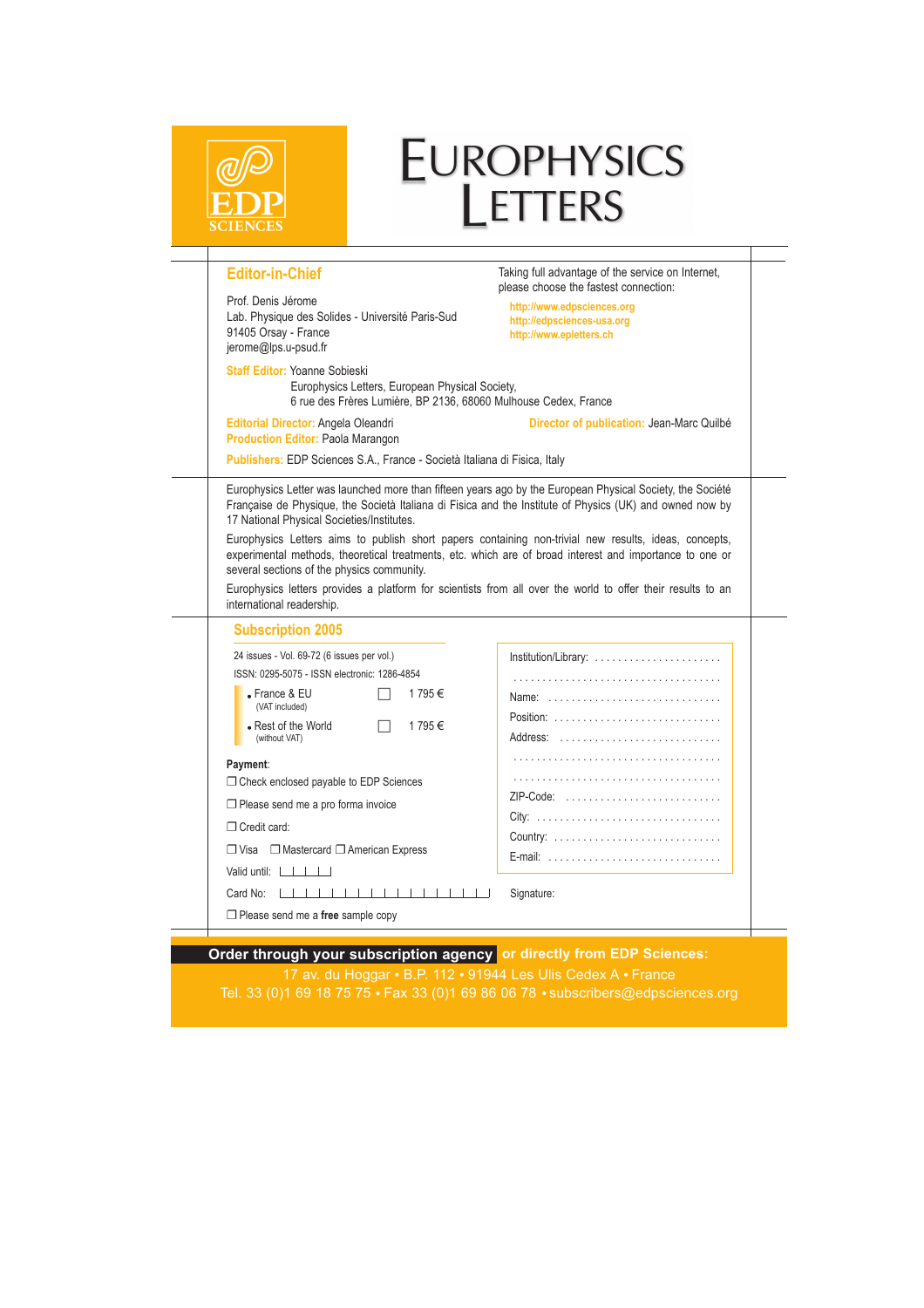## **Strings and interstitials in liquids, glasses and crystals**

K. NORDLUND<sup>1,2</sup>(\*), Y. ASHKENAZY<sup>2,3</sup>, R. S. AVERBACK<sup>2</sup> and A. V. GRANATO<sup>4</sup>

<sup>1</sup> *Accelerator Laboratory, University of Helsinki - P.O. Box 43, FIN-00014, Finland*

<sup>3</sup> *Racah Institute of Physics, Hebrew University of Jerusalem - Jerusalem 91904, Israel* <sup>4</sup> *Department of Physics, University of Illinois - Urbana, IL 61801, USA*

received 23 February 2005; accepted in final form 22 June 2005 published online 27 July 2005

PACS. 64.60.-i – General studies of phase transitions. PACS. 61.72.Bb – Theories and models of crystal defects. PACS. 61.20.Gy – Theory and models of liquid structure.

**Abstract.** – Recent work has shown that atom motion in liquids is not completely homogeneous, but that stringlike cooperative motion can be used to explain several properties of liquids. We now show that with increasing concentration the properties of interstitial atoms in crystalline materials smoothly approach and eventually completely match the properties of the string atoms in liquids. In terms of the interstitialcy theory of liquids and solids, the strings are direct manifestations of interstitials.

*Introduction. –* The structure and dynamics of liquids and amorphous solids are among the oldest and most important outstanding questions in condensed-matter physics. In the past several years, new findings have emerged from molecular-dynamics computer simulations concerning heterogeneities in the dynamics of supercooled liquids. These simulations have shown that small groups of atoms move cooperatively, in string-like fashion, while neighboring atoms are relatively unaffected  $[1-6]$ . The special interest in these strings derives from the potential they offer in connecting directly to existing theories and observations, such as the collective motion described by the mode-coupling theory [7], the cooperatively rearranging regions of Adam-Gibbs [8], and the dynamics of interstitial atoms in the interstitialcy theory [9]. We will show here that the properties of strings provide strong support for the interstitialcy theory of liquids.

The two key features of the interstitialcy theory are a reduction in the formation energy  $E<sup>f</sup>$ of an interstitial with increasing concentration  $c_i$  and a large entropy per interstitial. These features lead to a multi-valued equilibrium concentration, corresponding to the crystalline and liquid states. The large entropy per interstitial is a physical property arising from the stringlike structure of the interstitial, as shown previously [10], and the energy softening derives from the decreasing shear modulus with  $c_i$ , as is illustrated below. While many properties of liquids and amorphous materials are well described by the interstitialcy theory  $[9, 11]$  such as the large entropy of liquids and the low-frequency resonance modes and high-frequency local modes in the vibrational density of states in glasses, a fundamental difficulty in the interstitialcy theory has been the identification of the interstitial within the liquid structure. The primary point of the present work is to illustrate that strings provide this link, which we do by showing that the properties of strings in liquids are virtually identical to those of interstitials in crystalline and amorphous solids.

<sup>2</sup> *Department of Materials Science and Engineering, University of Illinois Urbana, IL 61801, USA*

<sup>(</sup>∗) E-mail: kai.nordlund@helsinki.fi

c EDP Sciences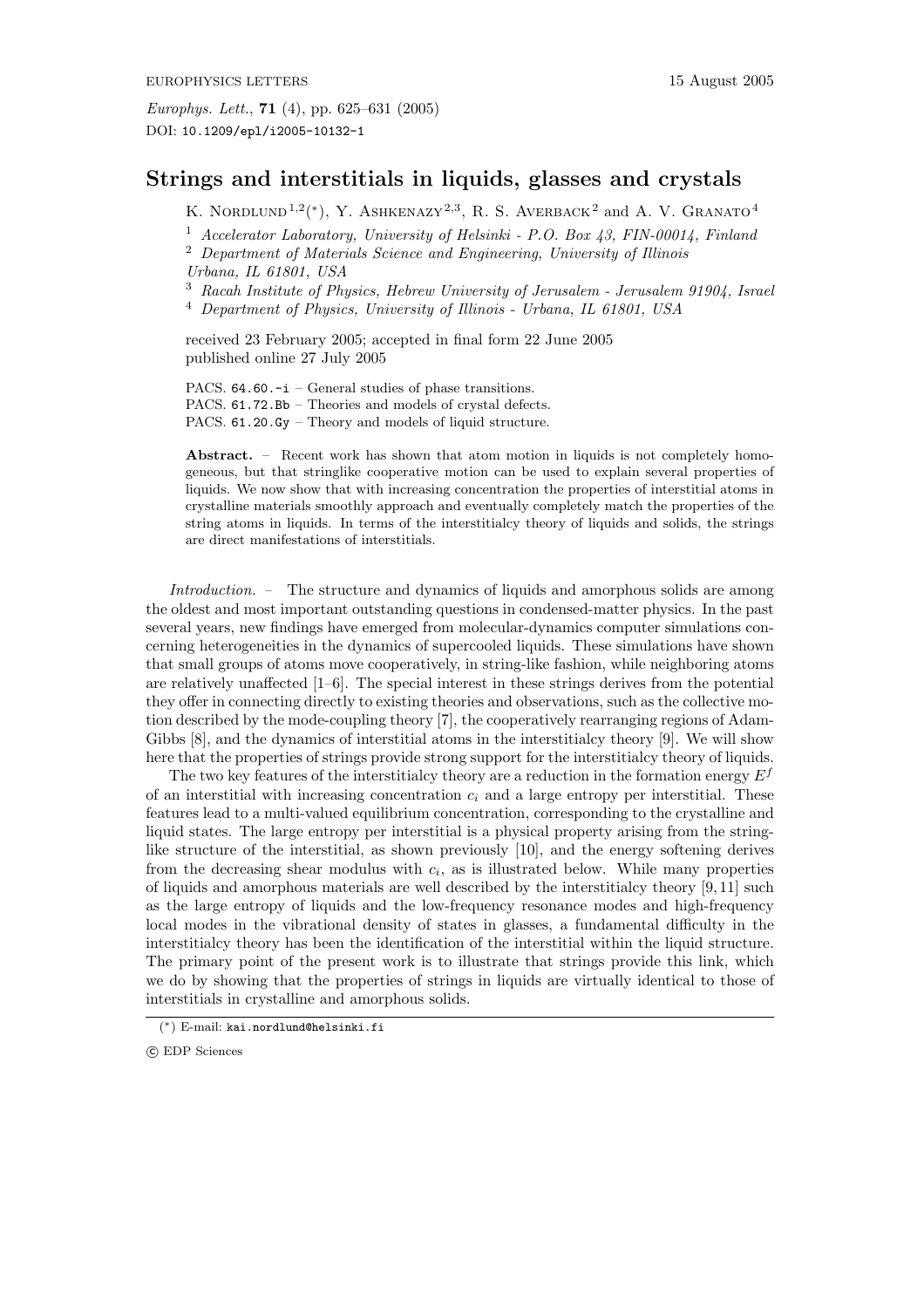The techniques for illustrating the strings and their motions were developed by Schober *et al.* [1, 2] and Glotzer *et al.* [3–6], who found the following properties. There are lowfrequency resonance modes as well as high-frequency local modes. The length scale is  $\approx 2 \text{ nm}$ involving 10 or more atoms. The modes have a quasi-one-dimensional character. The atoms are compressed along the string direction, but have an overall volume expansion. During a jump, no atoms move as much as a jump distance, it is the configuration that moves an atomic distance. The characteristic length of the string decreases with increasing temperature and the distribution of lengths is random. The existence of these strings has now been supported by simulations and experiments in a number of different systems [12–15]. These many properties, in fact, prompted Oligschleger and Schober to note that the behavior of strings bears the signature of an interstitialcy defect in crystalline metals [2]. We now show this quantitatively.

*Method. –* The present work employs the same statistical methods utilized on liquids by Glotzer, to show that interstitials in crystalline metals share many of the same characteristics as the strings. We chose to study Cu since the interstitial properties are well known in this metal [16], and potentials exist that describe well both liquid and crystalline Cu as well as interstitials in Cu [10, 17]. We simulated crystalline, liquid and supercooled liquid Cu at temperatures around the melting point of the potential (1295 K). We used periodic boundary conditions to prevent surface effects, well-established simulation methods to control the temperature and pressure in the cell [18] and the Sabochick-Lam interatomic potential [19], which we have previously demonstrated describes well all the Cu properties of interest here [10]. Simulations at widely different (500–55000 atoms) cell sizes were employed to ensure that our conclusions are not affected by finite-size effects. In the crystals we were able to simulate interstitial concentrations up to 0.03 before the crystal became mechanically unstable.

The basic approach used by Glotzer *et al.* to identify cooperatively moving "string" atoms is to label atoms which have moved farther than a distance  $r^*$  within a time  $t^*$ .  $t^*$  is determined either from the maximum in the non-Gaussian parameter  $\alpha_2$  [3] as a function of time, or the time when the distinct part of the van Hove correlation function for mobile particles  $G_d^m$  [3] reaches a maximum at  $r = 0$ . Both methods give similar values for  $t^*$ , which is interpreted as a characteristic time scale for correlated atom motion. When  $t^*$  has been obtained, a characteristic length scale  $r<sup>*</sup>$  of a string is determined either as the distance where the deviation from a purely Gaussian displacement function becomes significant [3], or simply as a distance for which a pre-determined fraction of the atoms (*e.g.* 5%) have moved farther than  $r^*$  in a time  $t^*$  [5].

In a crystal, we cannot use all of the criteria used in a liquid to obtain  $t^*$  and  $r^*$  since the diffusion of atoms in a perfect crystal is negligible on short time scales. However, when vacancies or interstitials are present, some migration does occur. Accordingly, we first obtain  $t^*$  for a liquid at a given temperature, or detect the maximum at  $r = 0$  in the distinct part of the van Hove correlation function for mobile particles,  $G_d^m$ , as in ref. [4], for a crystalline cell with interstitials (see fig. 1). Both methods were found to give similar values of  $t^*$ .

To obtain a reference value we also determine the maximum displacement of an atom in a perfect crystal with no defects over the time interval  $t^*$ , similar to the process used in ref. [5]. The r<sup>∗</sup> criterion for detecting mobile particles is then selected such that the probability that an atom in a perfect crystal is displaced more than  $r^*$  over a time interval of  $t^*$  is about  $10^{-7}$ . This value was found to ensure that practically all atoms that are detected as mobile, in cells that contain interstitials, are associated with the defects.

Near the melting temperature, we obtained about the same value for  $r^*$  in the solid as the values of r<sup>∗</sup> determined in the liquid using Glotzer's approach. Since the criteria in the liquid are somewhat arbitrary [5,20], this allowed us to use the same value of  $r^*$  in simulations where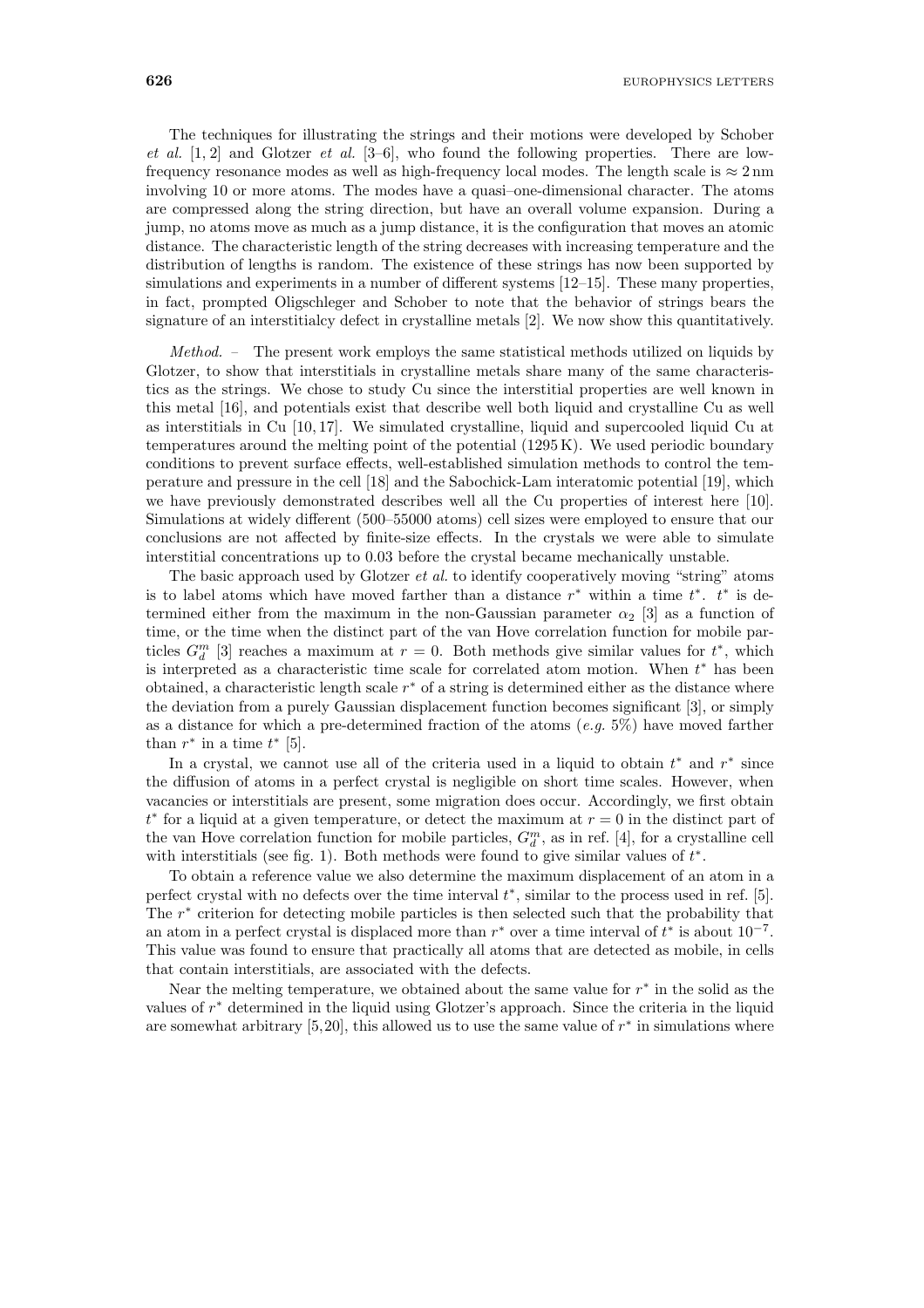

Fig. 1 – Distinct part of the van Hove correlation function  $G_d^m(r,t)$  between mobile particles at various *t*, normalized with the density of mobile particles. Upper part: supercooled liquid Cu at 1000 K (other temperatures showthe same effects). Lower part: crystalline Cu cell with 10 interstitials. For  $t > t^*$  in the crystal there are peaks in  $G_d^m$  because the interstitial atoms are preferentially located in some high-symmetry lattice sites.

we compare the strings in the liquid with interstitials in the solid. In the final simulations ran at  $T = T_{\text{melt}}$  we used  $t^* = 600 \,\text{fs}$  and  $r^* = 1.8 \,\text{Å}$ .

*Results and discussion. –* To verify that the strings observed in our liquid Cu indeed behave as those observed in LJ systems by Glotzer *et al.*, we reproduced all of the tests for detecting mobile atoms used in refs. [3–5]. Among the more stringent tests, we calculated the distinct part of the van Hove correlation function  $G_d$ . According to Kob *et al.* [3],  $G_d$  between mobile particles  $(G_d^m)$  should first have a peak at the nearest-neighbour distance, then one at  $r = 0$  at  $t = t^*$ , which then should decrease for  $t > t^*$ . Figure 1 (upper part) shows that our mobile particles in the liquid behave exactly in this way. The magnitude of  $G_d^m$  is similar to that reported in ref. [3] for the mobile particles in the liquid, while it is larger in the solid because the atoms have less degrees of freedom to move, thus making the correlation stronger.<br>We also checked that the correlation function  $G_d^{m,i}$  between mobile and immobile particles does not have such a peak at  $r = 0$ , thus showing that the relative motion between mobile and immobile particles indeed behaves differently [5].

Having shown that liquid Cu contains similar strings as the LJ liquids studied by other groups, we proceeded to test whether interstitials in crystalline Cu share similar characteristics. We first looked at the behavior of isolated interstitials in crystalline Cu. Since they are known to be highly mobile [10, 16] close to the melting point, we tested whether their motion occurs in a similar correlated manner as the string motion. We calculated the distinct part of the van Hove correlation function for mobile particles  $G_d^m$  in a cell with 10 isolated interstitials [21]. The behavior observed is exactly the same as for the strings in a liquid: at  $t = 0$   $G_d^m$  has a maximum at the nearest-neighbor distance, then at  $t = t^*$  a strong maximum at  $r = 0$  develops, which then recedes at longer times (see fig. 1 (lower part)). We also checked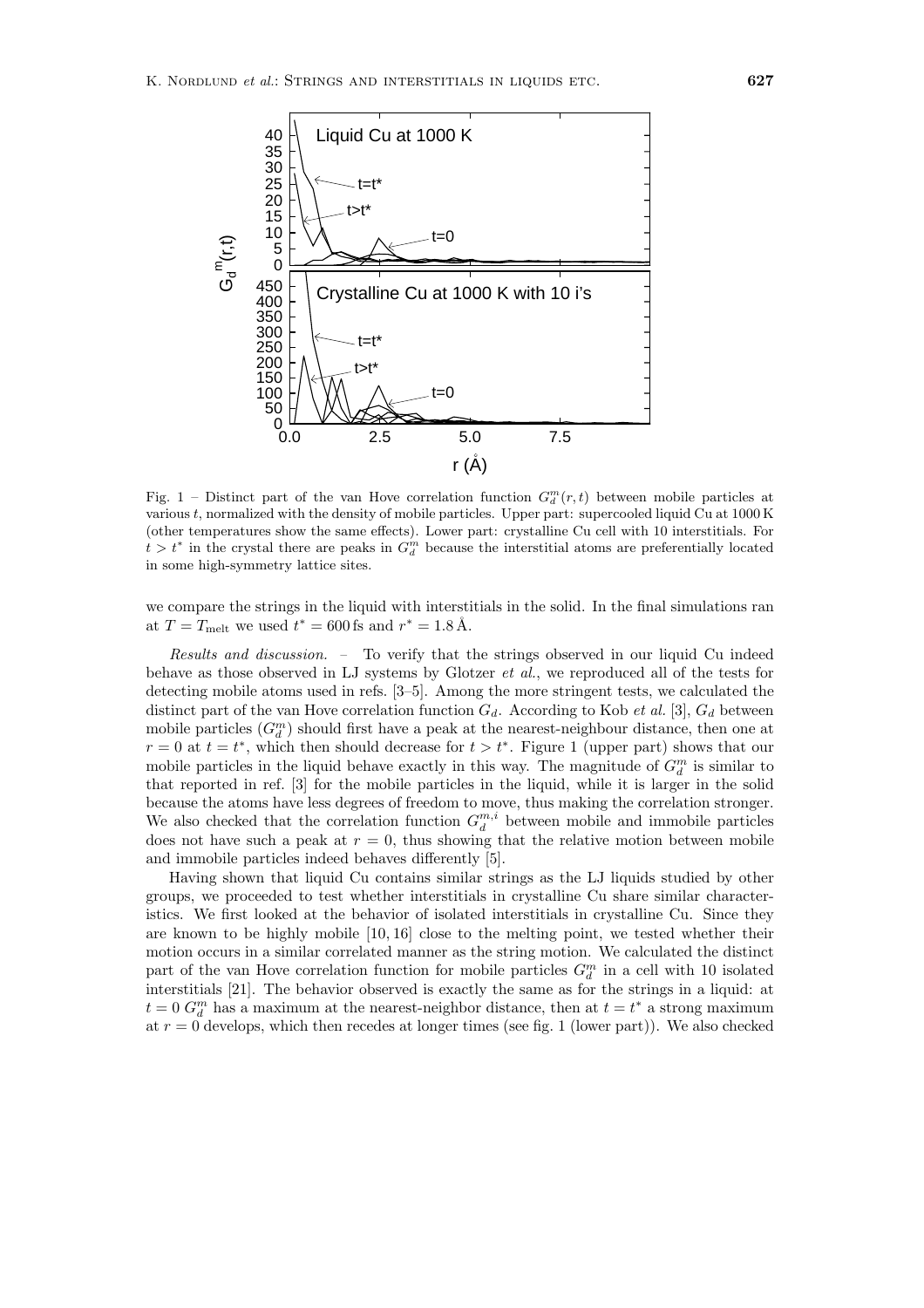

Fig. 2 – Probability of finding a cluster of size *n* of mobile particles in crystalline Cu with varying interstitial concentration (open symbols), and in liquid Cu (closed triangles). The distributions have been scaled to be = 1 for a cluster size of 2. The lowconcentration-distributions end abruptly because no larger clusters were observed during the simulation time. Inset: atom displacement following interstitial introduction in quenched amorphous Cu. Light (small) spheres represent pre-insertion position, and darker (larger) spheres indicate final relaxed positions. All plotted atoms moved more than 0.7 Å and those with a darker shade of gray moved more than  $1.2 \text{ Å}$ .

that the correlation function between mobile and immobile particles  $G_d^{m,i}$  does not develop a peak at  $r = 0$  at  $t = t^*$ , as expected [5].

Although the motions of single interstitials and strings are similar, some differences in the structures of the two are also observed, the details are discussed below. Within the interstitialcy theory [9], these differences are a consequence of the concentration of interstitials. According to that theory, the Gibbs free energy of the system should first increase with  $c_i$ , reach a maximum, and then decrease to a second minimum representing the liquid state. This led Granato to propose that a liquid can be understood as a solid with a high concentration (∼ 9%) of interstitials with stringlike properties [9]. At concentrations above the maximum in the free energy, the properties of the material should smoothly approach that of the liquid state as  $c_i$  increased further.

Using our computer simulations we are able to test this prediction. We introduced increasingly higher concentrations of interstitials into the cells, calculated the properties of the mobile particles, and compared them with the properties of the mobile particles associated with the strings in a liquid.

In fig. 2 we compare the size of the clusters of mobile particles (detected by identifying clusters of nearest-neighbor mobile particles [5]) in a crystal and liquid. We see that at low interstitial concentrations the probability of finding a mobile cluster  $P(n)$  of length n falls off rapidly with size. This is due to the dumbbell structure of the interstitials. However, as  $c_i$  increases, the length distribution approaches that of a liquid, and at a high concentration  $(c_i \geq 0.03)$  it is indistinguishable from it. The exponent for a power law fit  $n^{-\tau}$  to the  $P(n)$ data for the liquid is  $2.0 \pm 0.1$  (using a fit range of  $n \leq 20$ ), which compares well with the value of 1.86 reported in ref. [5] for a Lennard-Jones liquid.

We also monitored the average potential energy of mobile and immobile particles in Cu as a function of  $c_i$ . As shown in ref. [5], the mobile particles have, on average, a higher potential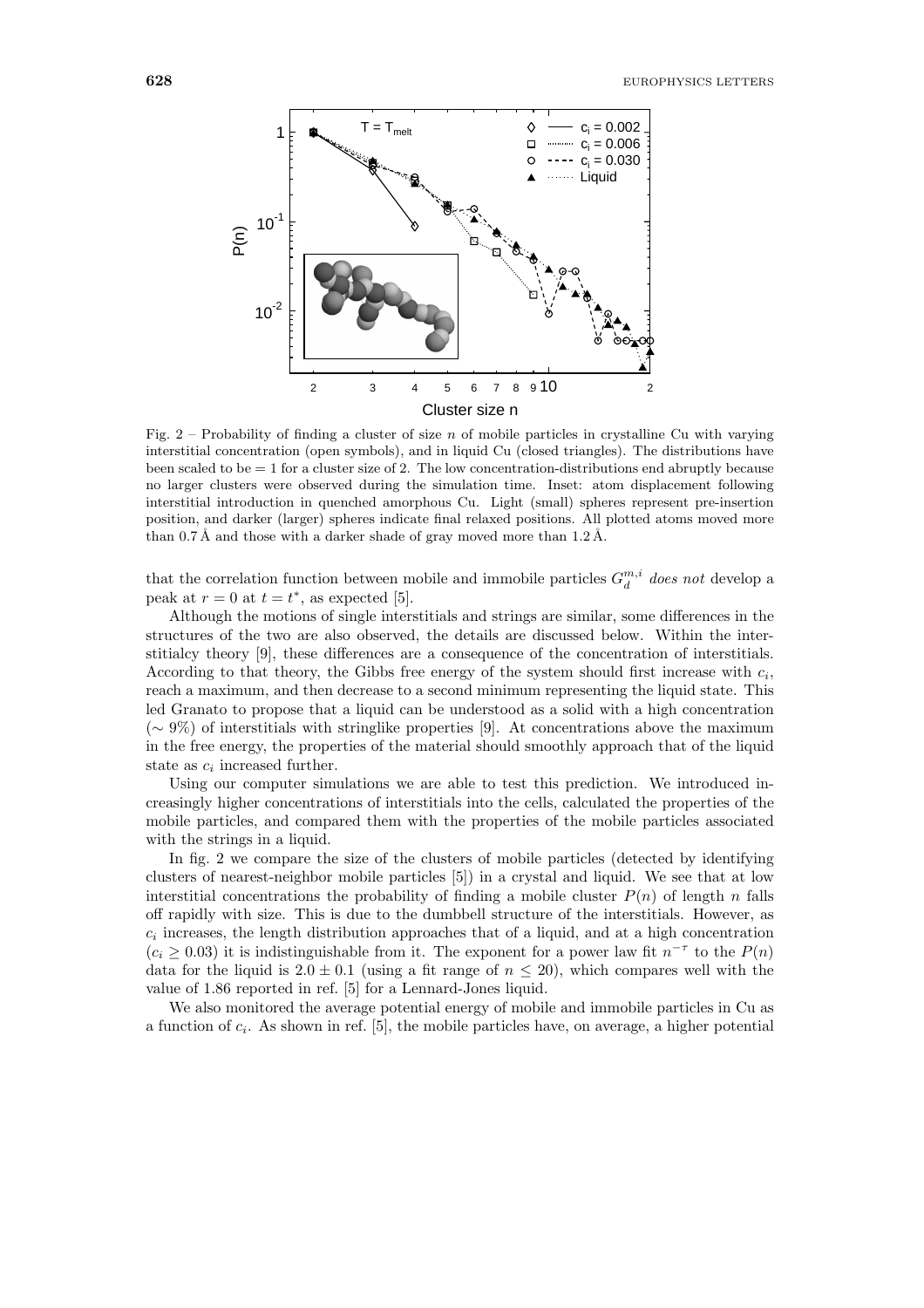

Fig. 3 – Average potential energy per atom for mobile and all other atoms in simulation cells with 500–55000 atoms. The good agreement between the curves of different sized cells rules out finitesize effects. The left part shows the average energy in a crystal as a function of the interstitial concentration. On the right end, the values in a liquid are shown. It is evident that on even higher interstitial concentrations the average potential energy of both the mobile and immobile atoms will eventually match the value in the liquid part.

energy than the immobile particles. Figure 3 shows that this is also the case in crystalline Cu. Moreover, the figure shows that, again, as  $c_i$  increases the properties of the crystalline system approaches that of a liquid [22].

Extrapolation of the potential energy in the crystalline phase to match the values in the liquid phase (see fig. 3) shows that at  $c_i = 6 \pm 1\%$  the average potential energy of the mobile atoms in the solid is essentially the same as that in the liquid. This shows that the properties of the interstitial atoms in the solid approach continuously those of the string atoms in the liquid. The value of 6% is also in good agreement with the interstitialcy theory [9].

In the above discussion the mobile atoms in the liquid were identified explicitly through their van Hove correlation functions, and we showed similarity between those atoms and the interstitial in the solid. We continued this study by examining quenched amorphous Cu [23], where we can directly observe the relaxation behavior following the introduction of an interstitial into the system. This procedure provides a complementary means to elucidate the connection between point defect behavior in crystals and string-like relaxation in liquids.

We first determined whether it is possible to define an interstitial-like defect in amorphous Cu. To that end, we performed calculations of system evolution following the introduction of interstitial-like and vacancy-like defects. The vacancy-like defect was formed by simple removal of an atom, as discussed previously by Delaye and Limoge [24]. The interstitiallike defect was created by replacing a single atom with two atoms separated by the distance expected for a dumbbell interstitial in the crystal. Addition of both kinds of defects resulted in the same three types of system evolution: stable defect formation (with a positive formation energy and volume), localized defect annihilation and extended cooperative relaxation. The extended relaxation illustrates string-like behavior where a few chains of atoms, originating from the site of defect introduction, are displaced. The displacement is done in a strict sequential order as described for strings in ref. [25].

In the case of the interstitial, the displacement is away from the introduction site and opposite for the vacancy. These "chains" contained a total of less than 10atoms for vacancies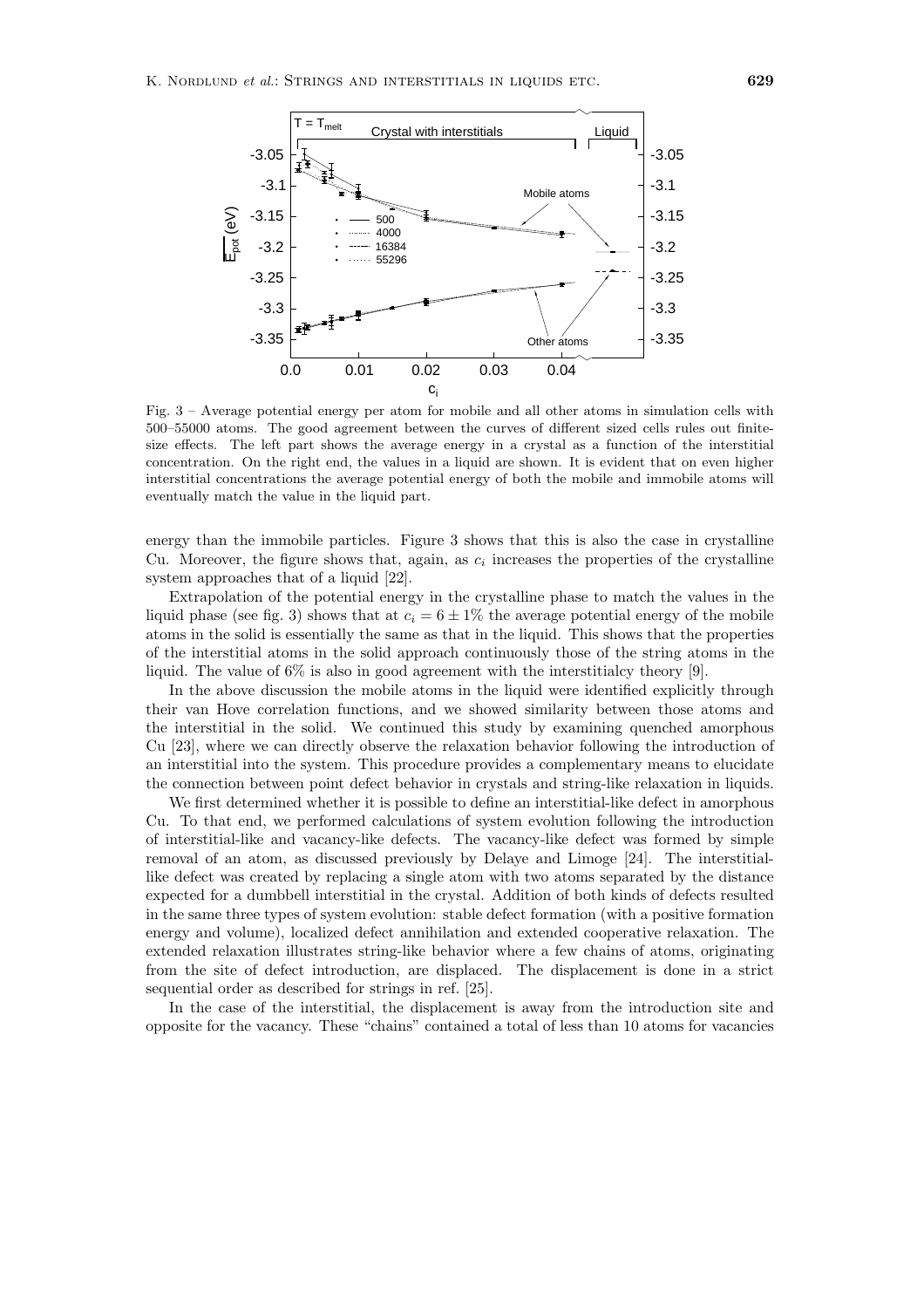|          |              | Stable         | Localized      | Extended       |
|----------|--------------|----------------|----------------|----------------|
|          |              | defect         | annihilation   | relaxation     |
| Atom     | $(\Omega_0)$ | $0.3 \pm 0.15$ | $0.0 \pm 0.1$  | $-0.7 \pm 0.5$ |
| addition | (eV)<br>E·   | $0.5 \pm 0.25$ | $-0.1 \pm 0.2$ | $-1.0 \pm 0.5$ |
| Atom     | $(\Omega_0)$ | $0.5 \pm 0.2$  | $0.0 \pm 0.1$  | $-0.4 \pm 0.3$ |
| removal  | (eV)<br>F.   | $0.7 \pm 0.3$  | $0.1 \pm 0.2$  | $-0.7 \pm 0.5$ |

TABLE I – *Formation volume*  $V^f$  *and energy*  $E^f$  *for stable point defects in quenched amorphous* Cu, *as described by our EAM potential. The defect formation volumes for a single interstitial and vacancy in the crystalline states at a temperature of*  $10 \text{ K}$  *are*  $1.0 \pm 0.05$  *and*  $0.75 \pm 0.05 \Omega_0$ *, respectively.* 

and about 30 atoms for interstitials. Figure 2 (inset) demonstrates the location of the displaced atoms following the introduction of an interstitial.

The results of formation volume and energies of the inserted defects are summarized in table I. The relation between the different defect relaxation mechanisms indicated in this table and the different types of strings identified in [25] is currently under study.

The formation volumes and energies of the stable defects in the amorphous Cu were considerably lower than the corresponding values for the crystalline case, which are  $1.2 \text{ eV}$  for a vacancy and 3.2 eV for an interstitial.

We can understand the values for interstitials by noting that the incremental formation energy  $E<sup>f</sup>$  of the interstitial dumbbell is given by [9]

$$
\frac{\mathrm{d}E^f}{\mathrm{d}c_i} = \alpha_1 G_1(c_i)\Omega + \alpha_2 B \Omega,\tag{1}
$$

where B is the bulk modulus,  $\Omega$  the atomic volume, and the shear modulus depends on  $c_i$  as

$$
G_1(c_i) = G_0 e^{-\beta c_i}.
$$
\n(2)

A fit to experimental data for Cu [26] yields  $\alpha_1 = 0.9$  and  $\alpha_2 = 0.03$ . With the values of  $G_0\Omega = 4$  eV and  $B\Omega = 10$  eV, a formation enthalpy of 3.9 eV for  $c_i = 0$  and 0.7 eV for  $c_i = 0.09$ derives [27]. Equation (1) is the primary assumption in the interstitialcy theory. We find here by simulation that indeed the formation energy of the interstitial in crystalline Cu falls from 3.2 eV at low concentrations to 1.0 eV at our highest tested concentration,  $c_i = 0.03$ , which is in good agreement with eq. (1). We are unaware of a similar expression as eq. (1) for the vacancy, and do not discuss this defect further.

Finally, we examined the atomic diffusion and crystallisation in quenched Cu in the temperature range 100–400 K. Above 150 K the cells were found to crystallize completely within 10 ns. By tracking the motion of all atoms in the system, we determined the diffusion coefficient  $D$  as a function of temperature. It is well fit by a simple Arrhenius-like curve  $D_0 \exp[-E^m/k_BT]$ , with  $H^m = 0.08 \pm 0.01$  eV. This value agrees well with the activation energy for interstitial migration in crystalline Cu in our model,  $0.081 \,\mathrm{eV}$  [10]. By contrast, the activation energy for vacancy motion in crystalline Cu is 0.7 eV [10].

*Conclusions. –* In summary, we have shown that the "string" atoms in liquids have many of the same properties as interstitials in a crystal, and that these properties become even closer as the interstitial concentration approaches a few percent. We also found that the properties of inserted interstitials in glassy Cu have the expected properties for interstitials in crystalline Cu at high concentrations. These various findings offer strong support for the interstitialcy theory of liquids and glasses.